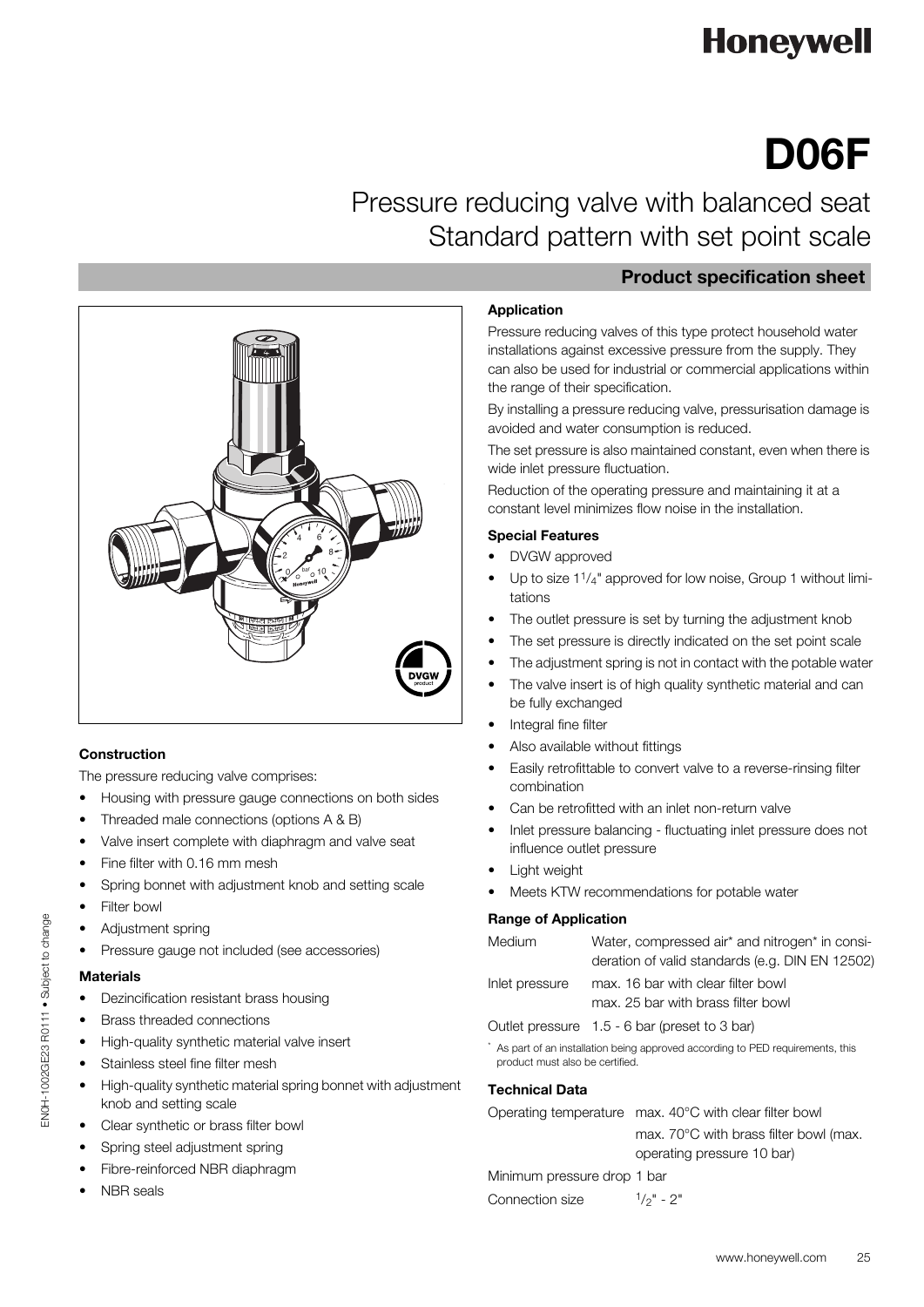

#### **Method of Operation**

Spring loaded pressure reducing valves operate by means of a force equalising system. The force of a diaphragm operates against the force of an adjustment spring. If the outlet pressure and therefore diaphragm force fall because water is drawn, the then greater force of the spring causes the valve to open. The outlet pressure then increases until the forces between the diaphragm and the spring are equal again.

The inlet pressure has no influence in either opening or closing of the valve. Because of this, inlet pressure fluctuation does not influence the outlet pressure, thus providing inlet pressure balancing.

#### **Options**

- D06F $-$ ... A = With threaded male connections, clear filter bowl up to 40 °C
- D06F-...  $B =$  With threaded male connections, brass filter bowl - up to 70 °C

D06F-...  $E =$  Without connections, with clear filter bowl - up to 40  $^{\circ}$ C

Special Versions available on request Connection size

| Connection size        | R             | $1/2$ " | 3/4" | 4 <sup>11</sup> | $1^{1}/4$ " | $1^{1/2}$ | 2"   |
|------------------------|---------------|---------|------|-----------------|-------------|-----------|------|
| Nominal size           | DN            | 15      | 20   | 25              | 32          | 40        | 50   |
| diameter               |               |         |      |                 |             |           |      |
| Weight                 | kg            | 0.8     | 1.0  | 1.4             | 2.0         | 3.3       | 4.5  |
| <b>Dimensions</b>      | mm            |         |      |                 |             |           |      |
|                        |               | 140     | 160  | 180             | 200         | 225       | 255  |
|                        |               | 80      | 90   | 100             | 105         | 130       | 140  |
|                        | Н             | 89      | 89   | 111             | 111         | 173       | 173  |
|                        | h             | 58      | 58   | 64              | 64          | 126       | 126  |
|                        |               | 54      | 54   | 61              | 61          | 82        | 82   |
| k <sub>vs</sub> -value |               | 2.4     | 3.1  | 5.8             | 5.9         | 12.6      | 12.0 |
| DVGW-Approval No.      | DW-6330AT2314 |         |      |                 |             |           |      |

 $*$  Compulsory testing in sizes R  $1/2$ " to R 1  $1/4$ "



#### **Accessories**

#### **FN09S HABEDO ® Retrofit filter**

Reverse-rinsing filter for retro-conversion to a filter combination unit of pressure reducing valves

#### **M07M Pressure gauge**

Housing diameter 63 mm, rear connection thread G1/4". Ranges: 0 - 4, 0 - 10, 0 - 16 or 0 - 25 bar. Please indicate upper value of pressure range when ordering

#### **ZR06K Double ring wrench**

For removal of spring bonnet and filter bowl

#### **RV277 Inlet check valve**

Available in sizes  $R^{1}/2$ " - 2"

#### **VST06-A Connection set**

Threaded connections

#### **VST06-B Connection set**

Solder connections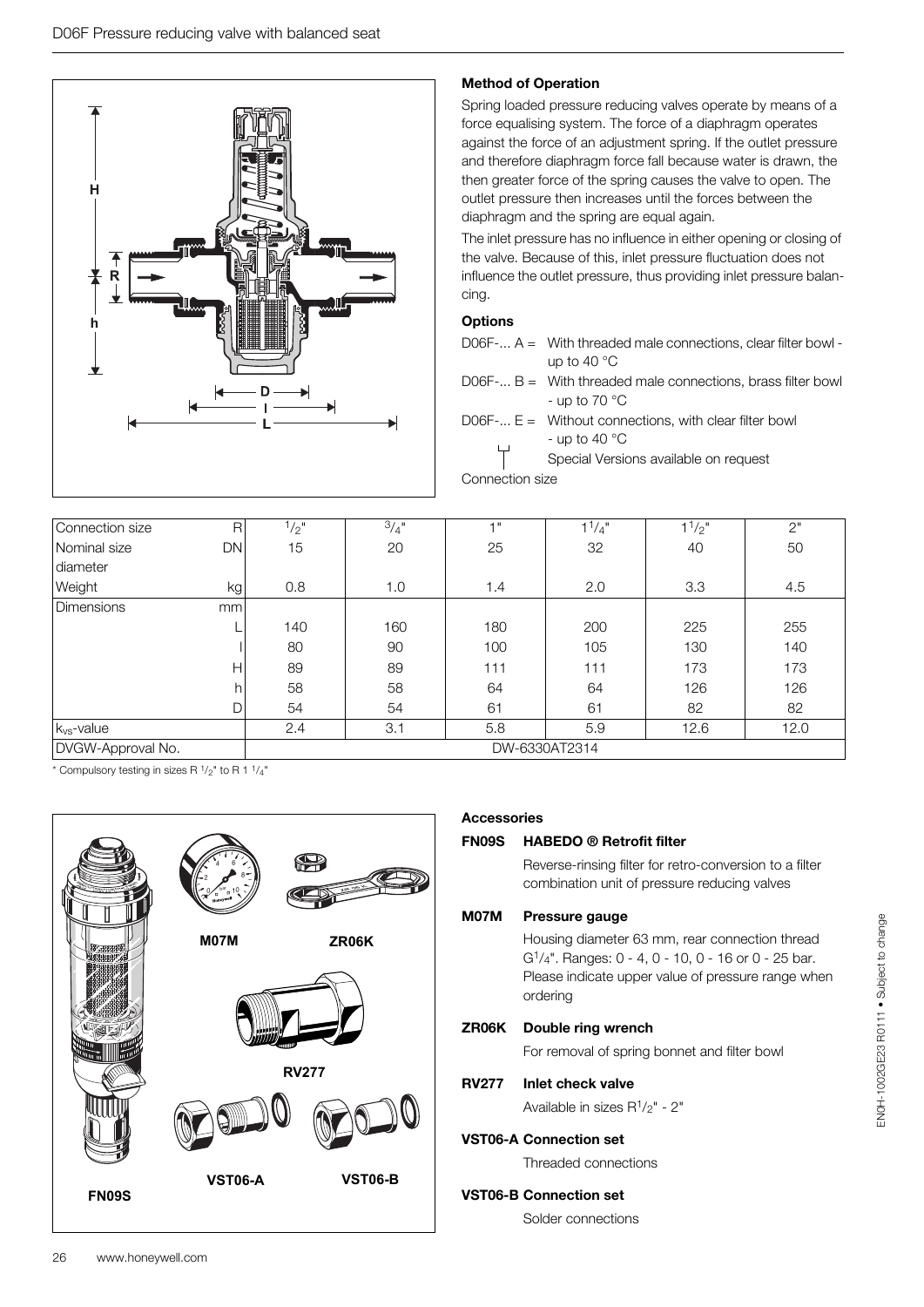

#### **Installation Guidelines**

- Install in horizontal pipework with filter bowl downwards.
- Install shutoff valves
- The device downstream should be protected by means of a safety valve (installed downstream of the pressure reducing valve).
- The installation location should be protected against frost and be easily accessible
	- o Pressure gauge can be read off easily
	- o With clear filter bowl, degree of contamination can be easily seen
	- o Simplified maintenance and cleaning
- For residential applications where maximum protection against dirt is required, install a fine filter upstream of the pressure reducing valve
- Provide a straight section of pipework of at least five times the nominal valve size after the pressure reducing valve (in accordance with DIN 1988, Part 5)

#### **Typical Applications**

Pressure reducing valves of this type are suitable for all types of household water installations.

Pressure reducing valves can also be used for industrial and commercial applications within the range of their specifications. Pressure reducing valves should be installed:

- If the static pressure exceeds the maximum permissible value for the system
- As protection against noise if the static pressure at take off points exceeds 5.0 bar (DIN 4109: Noise protection in high buildings)
- If several pressure zones are required when a pressurisation system is used (pressure reducers on each storey of a building)
- If pressure fluctuations in the downstream system must be avoided
- To achieve constant inlet and outlet pressures on pumped pressure boosting systems



#### **Flow Diagram**